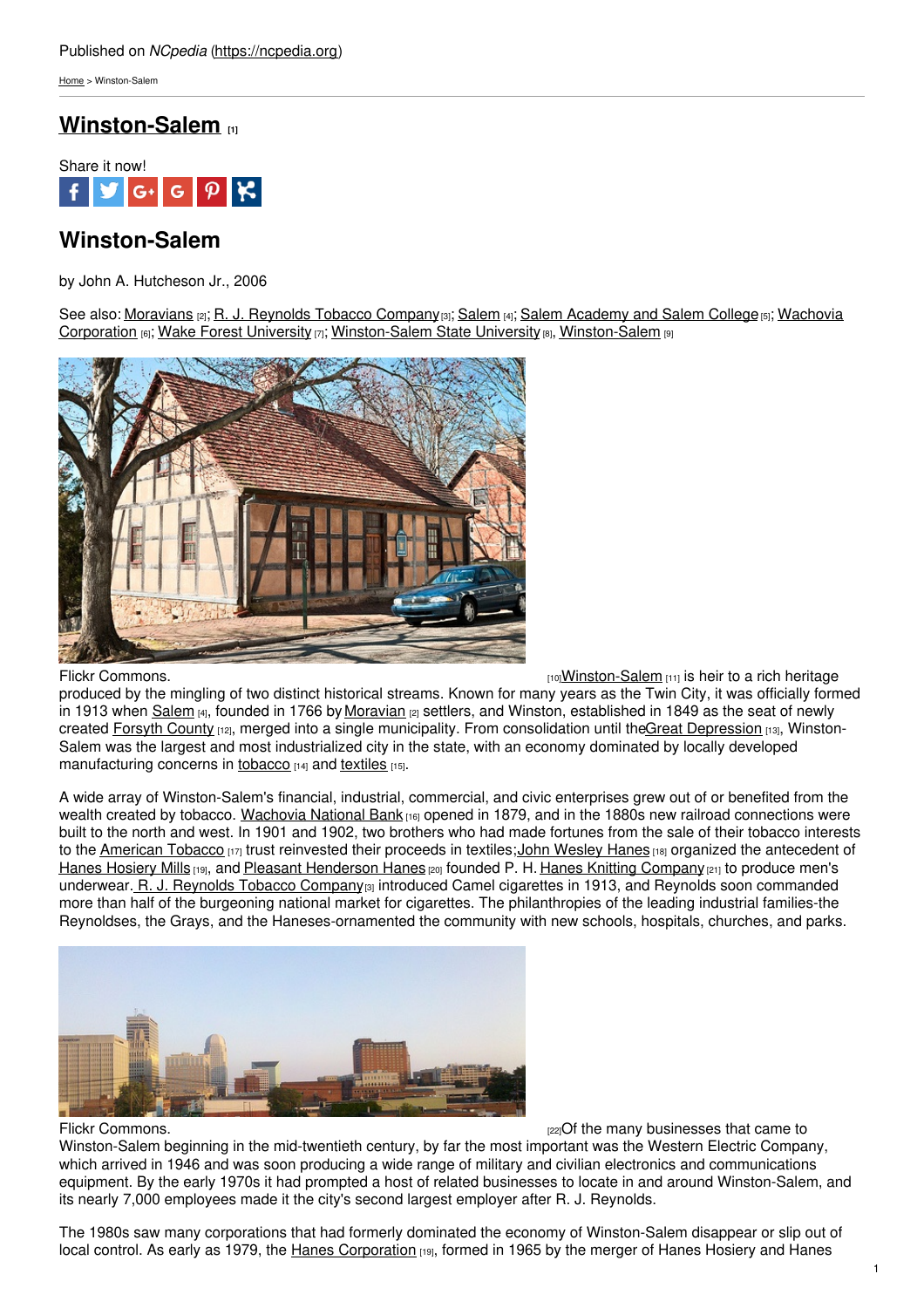Knitting, was bought out by the Sara Lee Corporation. In the trucking industry, federal deregulation created a far more competitive environment that eventually brought the demise of all the major trucking lines based in Winston-Salem. The Western Electric plants, already subsumed into  $AT&T_{[23]}$  $AT&T_{[23]}$ , closed down as the telephone giant lost its long-distance monopoly in 1984 and was broken up by the U.S. Justice Department. Locally based [Piedmont](http://piedmont-airlines.com/Our-Company/History) Airlines [24] was bought by USAir in 1987 and lost its separate identity in 1989. By far the greatest blow, however, was the metamorphosis of R. J. Reynolds. Since 1970 the tobacco company had been part of a diversified conglomerate, R. J. Reynolds Industries, which merged in 1987 with the Nabisco [Corporation](http://www.britannica.com/EBchecked/topic/505031/RJR-Nabisco-Inc)  $_{[25]}$  to form RJR Nabisco. In 1990 the last of the huge complex of Reynolds factories in downtown Winston-Salem closed. By the mid-1990s and early 2000s, health care, centering on the mammoth Baptist [Hospital/Bowman](http://www.wakehealth.edu/index.htm) Gray School of Medicine<sup>[26]</sup> complex, employed more of the city's workers than any other field.



Flickr [Commons.](https://www.flickr.com/photos/cellphonesusie/4984618383/) [27]

[Winston-Salem](http://www.intothearts.org/) boasts several important cultural and historical institutions. The Winston-Salem Arts Council <sub>[28]</sub>, established in 1949 to promote and coordinate activities in the visual and performing arts, became the first permanent organization of its kind in the United States. The heart of Salem, threatened by urban growth and modernization, became the focus of "an adventure in historical preservation" that began in 1950 with the establishment of Old [Salem,](http://www.oldsalem.org/) Inc. [29]; within 15 years much of the early nineteenth-century appearance of the area was restored, and Salem had become one of the leading town museums in the country.

The Moravian-established Salem College and [Academy](https://ncpedia.org/salem-academy-and-salem-college) [5] (1772) and [Winston-Salem](https://ncpedia.org/winston-salem-state-university) State University [8] (founded in 1892 as Slater Industrial Academy, a school for black students) are two of the city's important educational institutions. Winston-Salem's higher education resources were greatly expanded in 1939, when Wake Forest College (modern Wake Forest University  $[7]$ ) accepted an [endowment](https://ncpedia.org/wake-forest-university) from the estate of [Bowman](https://www.wfu.edu/history/HST_WFU/gray.htm) Gray  $[30]$ , late president of Reynolds Tobacco, to underwrite expansion of its medical school from two years to four years, provided the school moved to Winston-Salem and became affiliated with the North Carolina Baptist Hospital, located in the city since 1923. After [World](https://ncpedia.org/world-war-ii) War II [31], the success of the medical school led to the entire university being moved to Winston-Salem (from Wake [County](https://ncpedia.org/geography/wake) [32]); the first classes were held on the new campus in 1956. In 1963 educational opportunities in Winston-Salem were further enhanced when the General [Assembly](https://ncpedia.org/general-assembly) [33] chose the city as the site for the North [Carolina](https://ncpedia.org/north-carolina-school-arts) School of the Arts[34].

With a population of approximately 200,000, WinstonSalem was North Carolina's fifth-largest city in 2005.

## **References:**

Fambrough L. Brownlee, *Winston-Salem: A Pictorial History* (1977).

Adelaide Fries, Stuart Thurman Wright, and J. Edwin Hendricks,*Forsyth: The History of a County on the March*(1976).

Frank V. Tursi, *Winston-Salem: A History* (1994).

## **Additional Resources:**

Winston-Salem: <http://www.cityofws.org/> [11]

Search results for [Winston-salem](http://digital.ncdcr.gov/cdm4/results.php?CISOOP1=exact&CISOBOX1=winston-salem&CISOFIELD1=CISOSEARCHALL&CISOOP2=all&CISOBOX2=winston-salem+%28forsyth+county%2C+n.c.%29&CISOFIELD2=coveraa&CISOROOT=all&t=s) > Winston-salem (Forsyth County, N.c.)[35]from the North Carolina Digital Collections, NC Department of Cultural Resources.

## **Image Credits:**

"First House (1766), 446 South Main Street, Old Salem, Winston Salem, North Carolina." February 24, 2009. Available